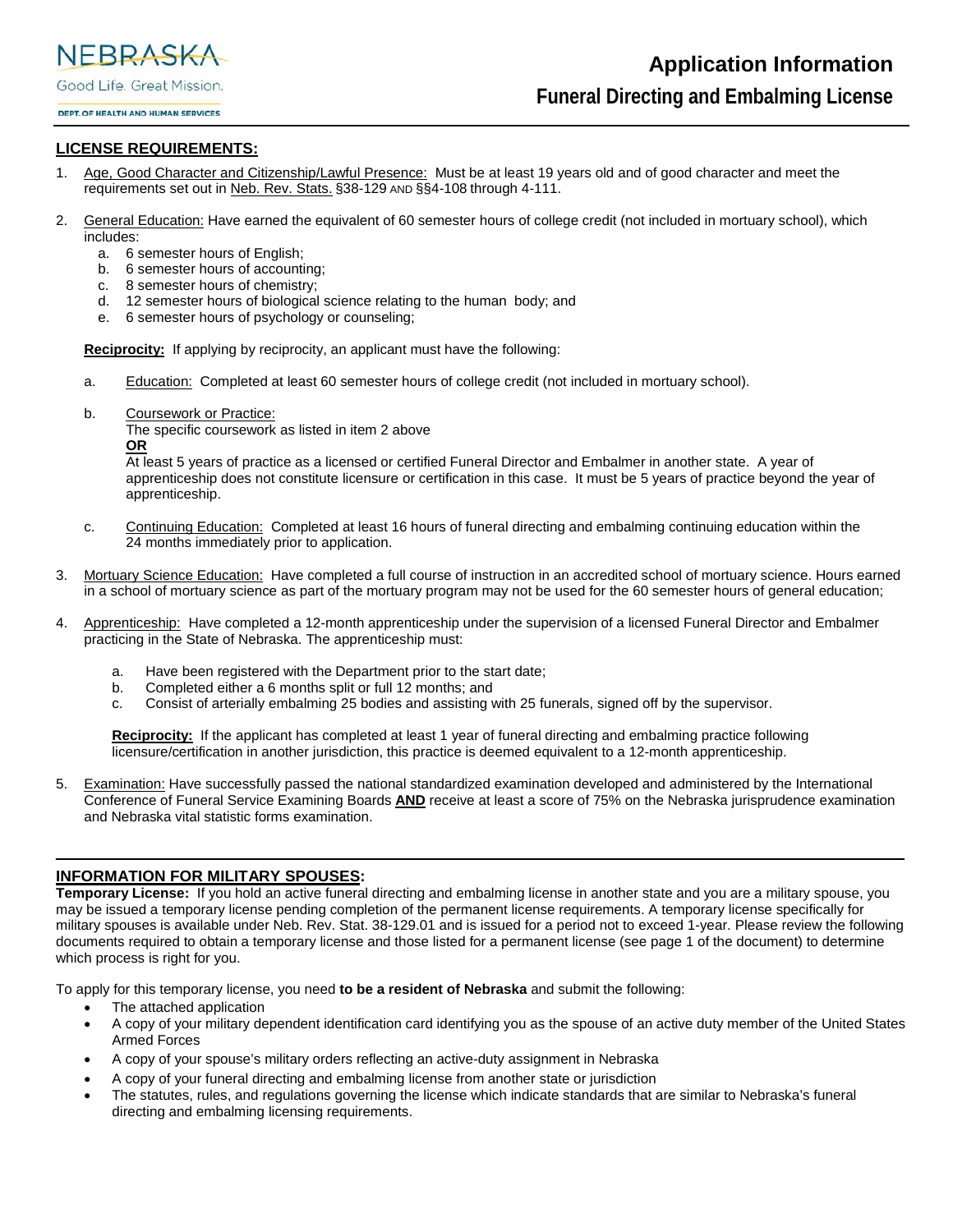**LICENSE FEE WAIVER:** Starting January 1, 2020, if you meet one of the following waiver options, your license fee **is waived**:

- 1. **Young Worker:** You are between the ages of 18 and 25 (under the age of 26).
- 2. **Low-Income Individual:** You are enrolled in a state or federal public assistance program **such as** the medical assistance program established pursuant to the Medical Assistance Act, the federal Supplemental Nutrition Assistance Program (SNAP), or the federal Temporary Assistance for Needy Families (TANF) program, **OR** your household adjusted gross income is below 130% of the federal income poverty guideline.
	- If you live in Nebraska and are enrolled in a state or federal public assistance program, no further documentation is required to be submitted.
	- If you live in a state other than Nebraska and are enrolled in a state or federal public assistance program, submit a copy of a document showing current enrollment.
	- If your household adjusted gross income is at 130% of the Federal Income Poverty Guideline or below, click this link to see the current income guidelines https[://dhhs.ne.gov/licensure/documents/LowIncomeFeeWaiverTable.pdf.](https://dhhs.ne.gov/licensure/documents/LowIncomeFeeWaiverTable.pdf) To be eligible for this waiver, you must submit a copy of your most recent tax return.
- 3. **Military Family:** You are an active duty service member in the armed services of the United States, a military spouse, honorably discharged veteran of the armed services of the United States, spouse of such honorably discharged veteran, and un-remarried surviving spouses of deceased service members of the armed services of the United States. To be eligible for this waiver, you must submit a copy of your ID card, discharge paperwork, or similar document that shows you are a military family member as described above.

**MILITARY:** To view licensing services available to members of the military and their spouses, visit our website at https[://dhhs.ne.gov/licensure/Pages/Professions-and-Occupations.aspx](https://dhhs.ne.gov/licensure/Pages/Professions-and-Occupations.aspx)

# **APPLICATION PROCESS TO APPLY FOR A LICENSE:**

### **To apply for a license you must submit the following:**

NON-ENGLISH DOCUMENTS. Any documents written in a language other than English must translated into the English language. You must submit a copy of the original document and the translated document. The translation must be an original document and contain the notarized or equivalent signature of the translator. An individual may not translate his/her own documents.

\_\_\_\_\_\_\_\_\_\_\_\_\_\_\_\_\_\_\_\_\_\_\_\_\_\_\_\_\_\_\_\_\_\_\_\_\_\_\_\_\_\_\_\_\_\_\_\_\_\_\_\_\_\_\_\_\_\_\_\_\_\_\_\_\_\_\_\_\_\_\_\_\_\_\_\_\_\_\_\_\_\_\_\_\_\_\_\_\_\_\_\_\_\_\_\_\_\_

1. **US Citizenship/Lawful Presence** (must be at **least 19** years old):

**U.S. Citizen, a PHOTOCOPY** of one of the following:

- $\Box$  Birth Certificate (Hospital issued keepsake birth certificates cannot be accepted).
- $\Box$  U.S. Passport (unexpired or expired).
- $\Box$  Certificate of Naturalization.
- $\Box$  Other documents that show U.S. Citizenship.

#### **A Driver's License is NOT acceptable.**

#### **NOT a U.S. Citizen, a PHOTOCOPY** of one of the following:

- $\Box$  Green Card, otherwise known as a Permanent Resident Card (Form I-551), both front and back of the card;
- Form I-94 (Arrival-Departure Record) **AND** an unexpired foreign passport with a valid unexpired US visa; or
- Employment Authorization Card **AND** 
	- $\Box$  An approved deferred action status (DACA);
	- $\Box$  A pending application for asylum in the United States;
	- $\Box$  A pending or approved application for temporary protected status in the United States; or
	- $\Box$  A pending application for adjustment of status to that of an alien lawfully admitted for permanent Residence in the United States or conditional permanent resident status in the United States.

**NOTE:** Documents (other than those for U.S. Citizenship) are verified by our office through the Department of Homeland Security. This process may take up to 30 days.

2. **Education:** An **OFFICIAL** school/college/university transcript **AND** mortuary school transcript.

**Information Relating to Military Education, Training, or Service:** If you have completed education, training, or service that you believe is substantially similar to the education or training required for this credential while you were a member of the armed forces of the United States, active or reserve, the National Guard of any state, the military reserves of any state, or the naval militia of any state, you may submit such evidence with your application for review.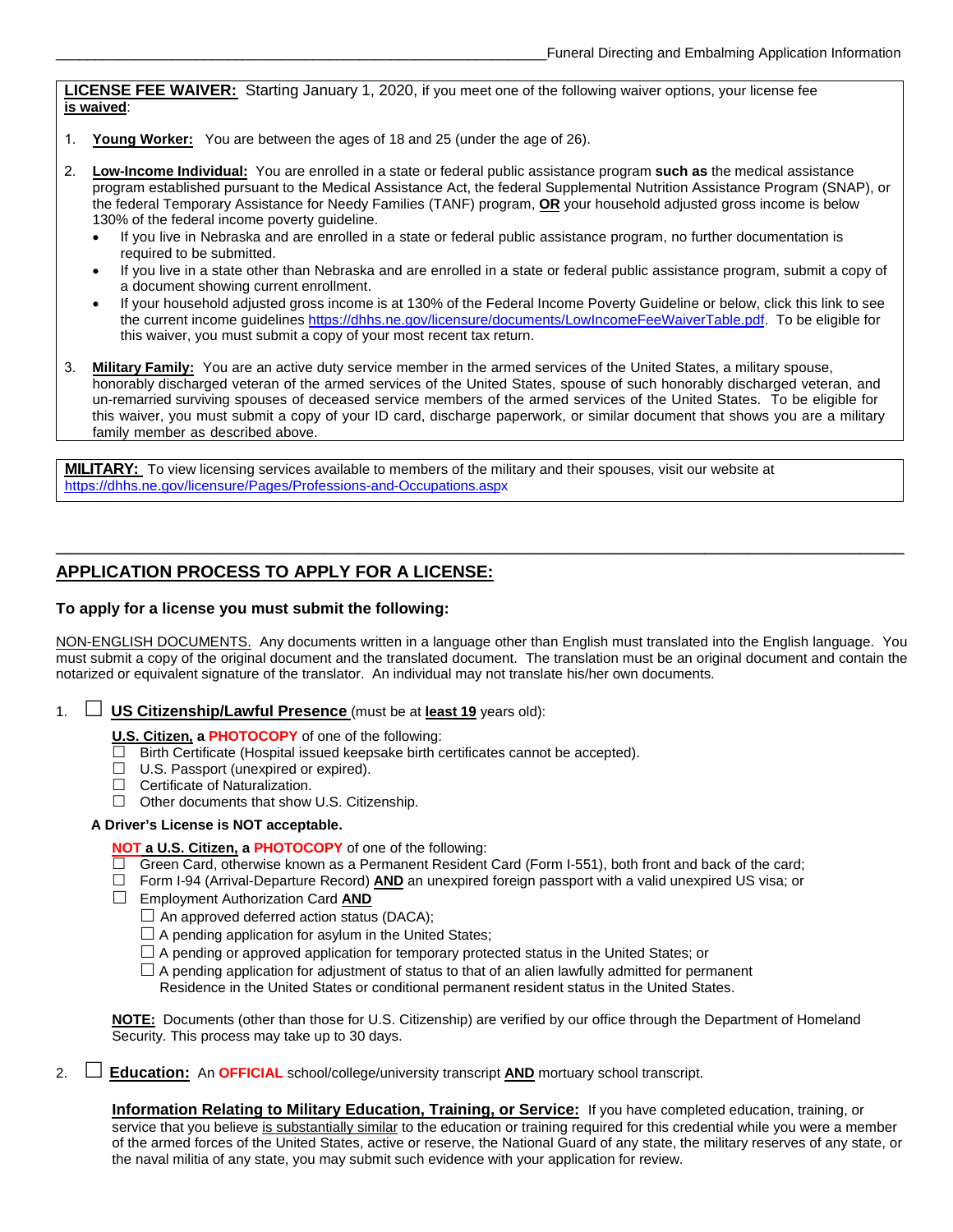- 3.  **Examination:** A certified copy of your National Standardized Examination Scores, sent directly from the International Conference of Funeral Service Examining Boards.
- 4.  **Conviction Information:** If you have **EVER** received a ticket from law enforcement or animal control, check the court system to see if the ticket is on your record as a misdemeanor or felony conviction. Speeding tickets are not misdemeanors or felonies. You are required to list ALL convictions (regardless of when they occurred) on the application; you are NOT required to list infractions, diversions or dismissals. Misdemeanor and felony convictions can either be processed through traffic or criminal court, so when you check with the county court/district court, you should ask for both traffic and criminal court misdemeanor/felony convictions.

#### **If you have convictions**, **you must submit:**

(i) A copy of the court record related to all misdemeanor and felony convictions, that includes the statement of charges and final disposition, if the conviction(s) occurred in a state other than Nebraska;

(ii) An explanation of the events leading to the conviction (what, when, where, why) and a summary of actions that the applicant has taken to address the behaviors or actions related to the conviction; and

(iii) A letter from the applicant's probation officer addressing the terms and current status of the probation, if the applicant is currently on probation.

**If you had an alcohol and drug evaluation and/or completed treatment**, to assist the Board and Department in review of any drug and/or alcohol conviction(s), the treatment provider must submit all evaluations/discharge summaries directly to the Department.

| The following provides SOME examples of convictions; this is NOT a complete list |                                                     |  |  |  |  |
|----------------------------------------------------------------------------------|-----------------------------------------------------|--|--|--|--|
| • MIP/ Tobacco Use by Minor                                                      | • Driving under Suspension / Revocation             |  |  |  |  |
| • DUI / DWI / Open Container                                                     | • License Vehicle without Liability Insurance       |  |  |  |  |
| • Controlled Substance                                                           | • False Information or Reporting                    |  |  |  |  |
| • Shoplifting / Theft / Burglary                                                 | • Reckless Driving / Leave the Scene of an Accident |  |  |  |  |
| • Unauthorized use of a Financial Transaction                                    | • Operator not Carrying License                     |  |  |  |  |
| • Disturbing the Peace                                                           | • Unlawful Display of Plates/Renewal tabs           |  |  |  |  |
| • Assault / Prostitution                                                         | • Park Rule Violation / Curfew Violation            |  |  |  |  |
| • Disorderly Conduct / Disorderly House                                          | • Dog at Large / Fail to Vaccinate Animal           |  |  |  |  |
| • Fail to Appear in Court                                                        | • Littering / Fireworks / Bad Check                 |  |  |  |  |

**NOTE:** If you have **any criminal charges or license disciplinary actions pending that result in a conviction or license discipline**, you are required to report such action to the Investigative Unit **within 30 days of the conviction or disciplinary action.**  Reporting forms can be obtained at the following website: https[://dhhs.ne.gov/Pages/Investigations.aspx](https://dhhs.ne.gov/Pages/investigations.aspx) or by phone 402-471-0175.

- 5. **Other State License Information:** If you hold or have held a health related license in any state (**other than Nebraska** (such as nursing, EMT, counseling etc.), you must contact that state and request a verification of your license or send a copy of your license from their electronic look-up site **(do not send a copy of your license)**.
- 6. **License Fee:** See the license application for a listing of fees. **Pay by check or money order (your cancelled check is your proof of receipt); debit or credit card is not accepted.**

**Application Review:** All applications are reviewed in date order received.

- If your application **is missing information**, you will be contacted **by e-mail** within approximately 10 days; the e-mail will list the information that is required to compete your application. You have 90 days to complete your application; if not completed within this 90 days, your application will be closed and all documents destroyed. A new application will then be required.
- If your application **is complete**, you will receive **by e-mail** notification of issuance of your license.

**Records Retention Schedule: When your license is issued, your application and documents will be kept by the Department for 5 years; then all documents will be destroyed. We encourage you to keep a copy of your application for your records.**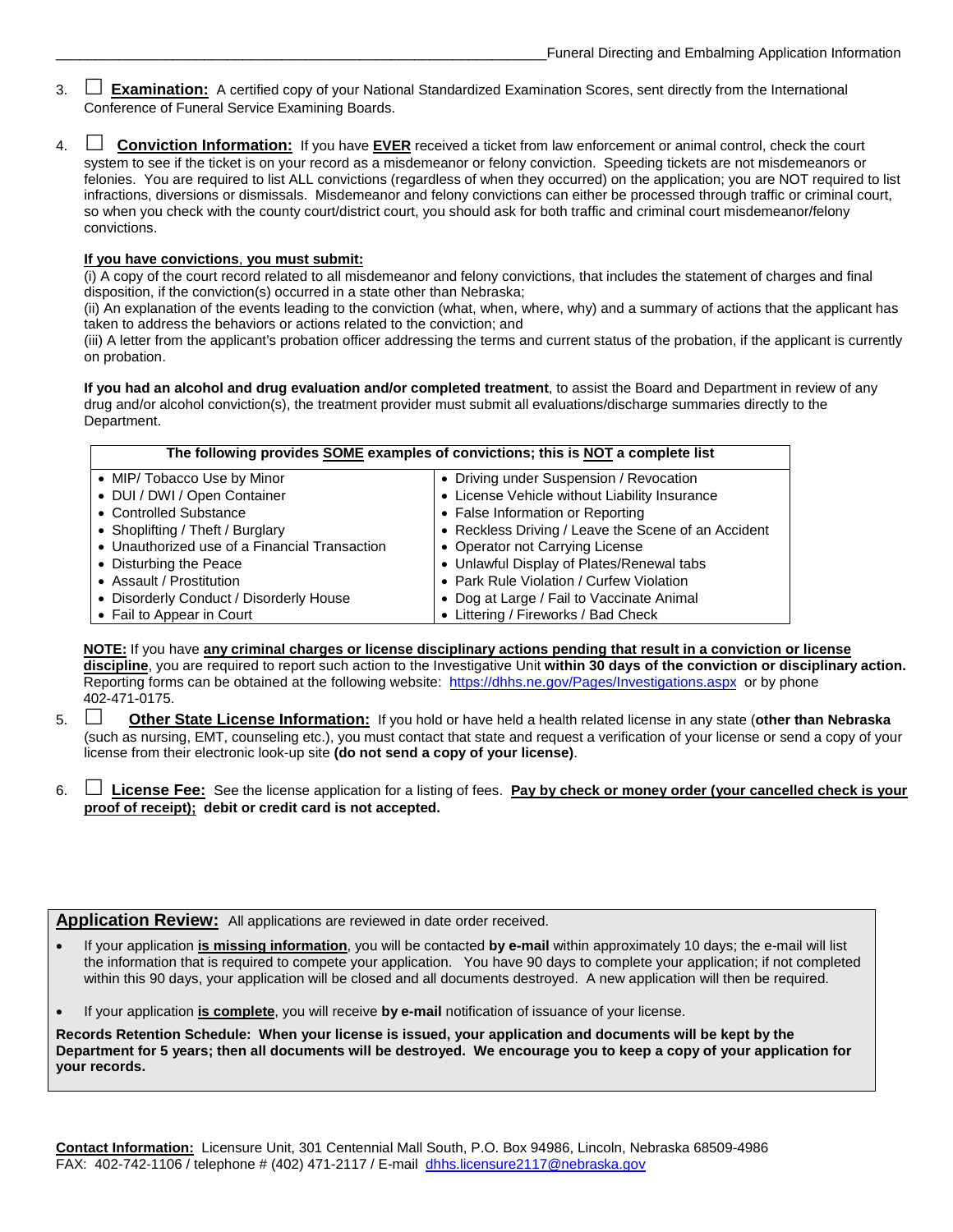

Good Life. Great Mission.

DEPT OF HEALTH AND HUMAN SEDVICES Licensure Unit P.O. Box 94986, Lincoln, Nebraska 68509-4986 [Dhhs.licensure2117@nebraska.gov](mailto:Dhhs.licensure2117@nebraska.gov)  **402-471-2117**

# **FUNERAL DIRECTING and EMBALMING APPLICATION FOR A LICENSE**

| Mail this application to the address listed above.                                                                                                                                                                                                                                                                                                               | You must complete all sections of this application |
|------------------------------------------------------------------------------------------------------------------------------------------------------------------------------------------------------------------------------------------------------------------------------------------------------------------------------------------------------------------|----------------------------------------------------|
| <b>LICENSE APPLICATION CATEGORY and FEES</b>                                                                                                                                                                                                                                                                                                                     |                                                    |
| Check the method of application below:<br><b>Initial License</b><br>Reciprocity (Licensed in Another Jurisdiction/State)                                                                                                                                                                                                                                         | Military Spouse Temporary License                  |
| A. Fee Waiver: If you meet one of the following fee waivers, your initial license fee is waived. Check only one waiver:<br>Young Worker: I am under 26 years old.                                                                                                                                                                                                |                                                    |
| Low-income Individual:                                                                                                                                                                                                                                                                                                                                           |                                                    |
| I am enrolled in a state or federal public assistance program, including, but not limited to, the<br>medical assistance program established pursuant to the Medical Assistance Act, the federal Supplemental Nutrition Assistance<br>Program, or the federal Temporary Assistance for Needy Families program, OR                                                 |                                                    |
| My household adjusted gross income is below 130% of the federal income poverty guideline.                                                                                                                                                                                                                                                                        |                                                    |
| <b>Military Family:</b> I am an active duty service member in the armed services of the United States, a military spouse, honorably<br>discharged veteran of the armed services of the United States, spouse of such honorably discharged veteran, and un-remarried<br>surviving spouses of deceased service members of the armed services of the United States. |                                                    |

**B. Fee Required if YOU DO NOT qualify for one of the above fee waivers you must pay the fee listed in the chart below.** 

**Pay by check or money order to: Licensure Unit**

Your cancelled check is your proof of payment. Payment is processed upon receipt. Debit or credit card is not accepted.

**FEES:** Determine the month and year in which you plan to be licensed in Nebraska (keeping in mind application processing can take up to 3-4 weeks if you are scheduled to take the next examination)

| <b>YEAR</b>              | Jan  | Feb  | Mar  | Apr  | Mav  | June | July | Aug  | Sep  | Oct  | Nov  | Dec  |
|--------------------------|------|------|------|------|------|------|------|------|------|------|------|------|
| Even Numbered Year       | \$25 | \$90 | \$90 | \$90 | \$90 | \$90 | \$90 | \$90 | \$90 | \$90 | \$90 | \$90 |
| <b>Odd Numbered Year</b> | \$90 | \$90 | \$90 | \$90 | \$90 | \$90 | \$90 | \$25 | \$25 | \$25 | \$25 | \$25 |

#### **All Licenses expire February 1st of even numbered years**

|   | <b>SECTION A: INFORMATION</b> |                                                                                                                                       |                                      |  |            |  |  |  |  |  |
|---|-------------------------------|---------------------------------------------------------------------------------------------------------------------------------------|--------------------------------------|--|------------|--|--|--|--|--|
|   |                               |                                                                                                                                       | You must print your Legal Name below |  |            |  |  |  |  |  |
|   | First:                        |                                                                                                                                       | Middle:                              |  | Last Name: |  |  |  |  |  |
|   |                               |                                                                                                                                       |                                      |  |            |  |  |  |  |  |
|   |                               | List any other names, you are or have ever been known as (AKA),<br>including maiden name and your last name on your birth certificate |                                      |  |            |  |  |  |  |  |
| 2 | Address:                      | Street/PO/Route:                                                                                                                      |                                      |  |            |  |  |  |  |  |
|   |                               | City:<br>Zip:<br>State or Country:                                                                                                    |                                      |  |            |  |  |  |  |  |
| 3 | Social Security Number (SSN): |                                                                                                                                       |                                      |  |            |  |  |  |  |  |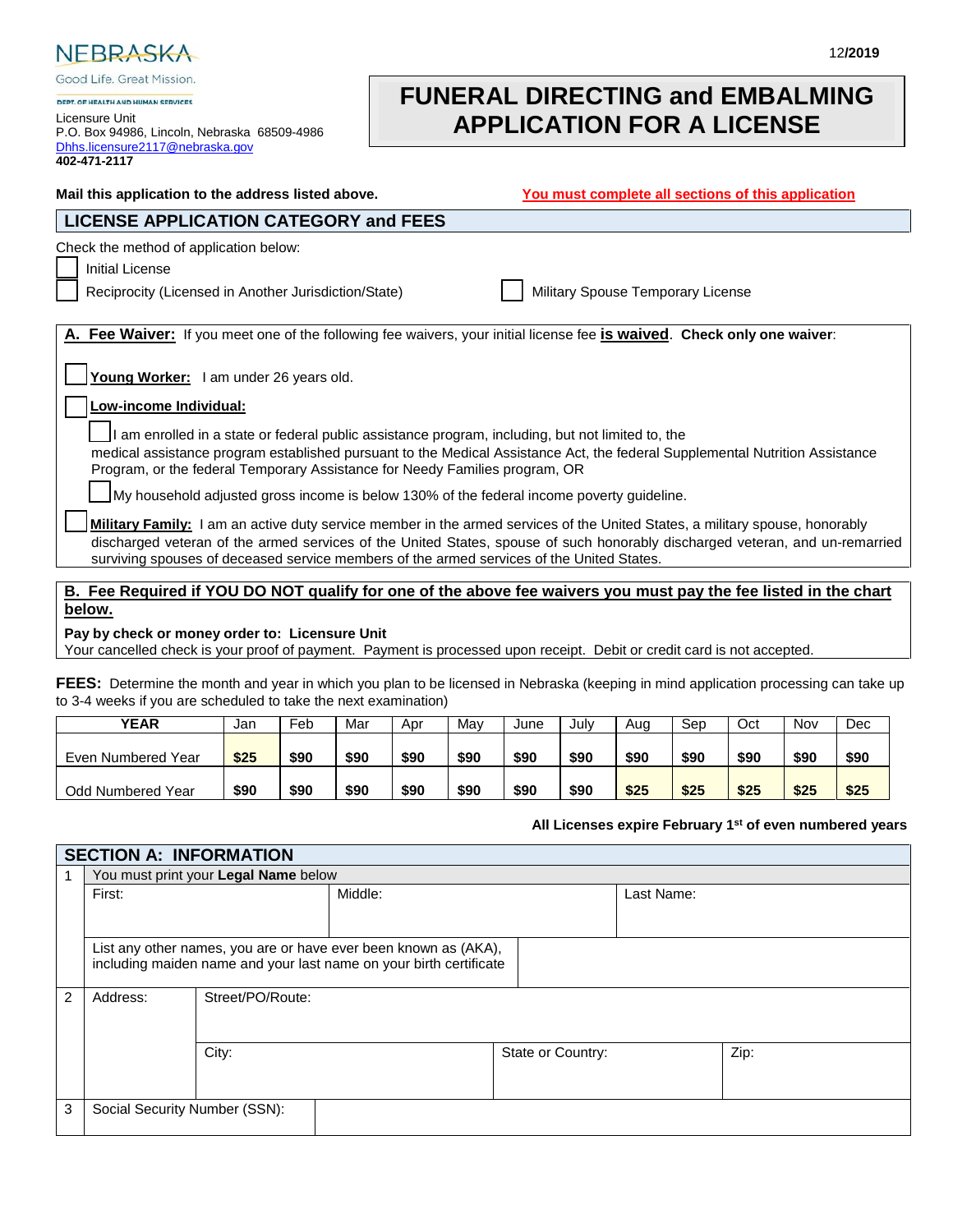|   | it to the Department of Revenue or the Department of Labor.                                                                                                   | Neb. Rev. Stat. §§38-123 and 38-130 requires you to provide your social security number to DHHS. Although your number is not public<br>information, DHHS may share your social security number for child support enforcement or other administrative purposes and provide |
|---|---------------------------------------------------------------------------------------------------------------------------------------------------------------|---------------------------------------------------------------------------------------------------------------------------------------------------------------------------------------------------------------------------------------------------------------------------|
| 4 | If you ARE NOT a U.S. Citizen, list<br>A#:<br>your Alien Registration # or I-94 #:                                                                            | $1-94#$                                                                                                                                                                                                                                                                   |
| 5 | Date of Birth (Month/Day/Year):                                                                                                                               | Place of Birth (City/State or COUNTRY):                                                                                                                                                                                                                                   |
| 6 | Phone #: (optional)*                                                                                                                                          | Additional Phone #: (optional)*                                                                                                                                                                                                                                           |
|   | E-Mail Address:                                                                                                                                               |                                                                                                                                                                                                                                                                           |
|   | * phone number and e-mail is optional, but providing this information will speed up communication with you                                                    |                                                                                                                                                                                                                                                                           |
| 7 | Have you ever been denied the right to<br>Yes<br>take a license examination in any<br>State?                                                                  | No.<br>If yes, explain:                                                                                                                                                                                                                                                   |
| 8 | <b>Military Spouse:</b> Are you the spouse of an active duty<br>member of the United States Armed Forces who has an<br>active-duty assignment in in Nebraska? | Yes<br>No.<br>If checked yes and you are applying for a temporary license, you must<br>include all documentation identified in the instructions.                                                                                                                          |

| <b>SECTION B: EXAMINATION</b> |  |  |  |  |
|-------------------------------|--|--|--|--|
|                               |  |  |  |  |
| Date of National Examination: |  |  |  |  |

# **APPLICANTS FOR INITIAL LICENSE COMPLETE THIS SECTION SECTION C: GENERAL EDUCATION**

**COLLEGE HOURS:** Applicants applying for initial licensure in Nebraska must have submitted the "Educational Review Form", and submit an official transcript verifying completion of all education. If this information is already on file, you are not required to resubmit the transcript.

|       | Department<br>l ranscript<br>. File with<br>the<br>already<br>∕ or | II | Attacheo<br>. nscript^       |
|-------|--------------------------------------------------------------------|----|------------------------------|
| _____ | the control of the control of                                      |    | ---<br>____<br>______<br>___ |

## **The education must consist of at least 60 semester hours of college, and include the following coursework:**

- 6 semester hours of English;
- 6 semester hours of accounting;
- 8 semester hours of chemistry;
- 12 semester hours of biological science relating to the human body; and
- 6 semester hours of psychology or counseling.

These hours must be earned independently from the courses/classes required for graduation from the mortuary science program.

# **Information Relating to Military Education, Training, or Service:**

If you have completed education, training, or service that you believe is substantially similar to the education or training required for this credential while you were a member of the armed forces of the United States, active or reserve, the National Guard of any state, the military reserves of any state, or the naval militia of any state, you may submit such evidence with your application for review.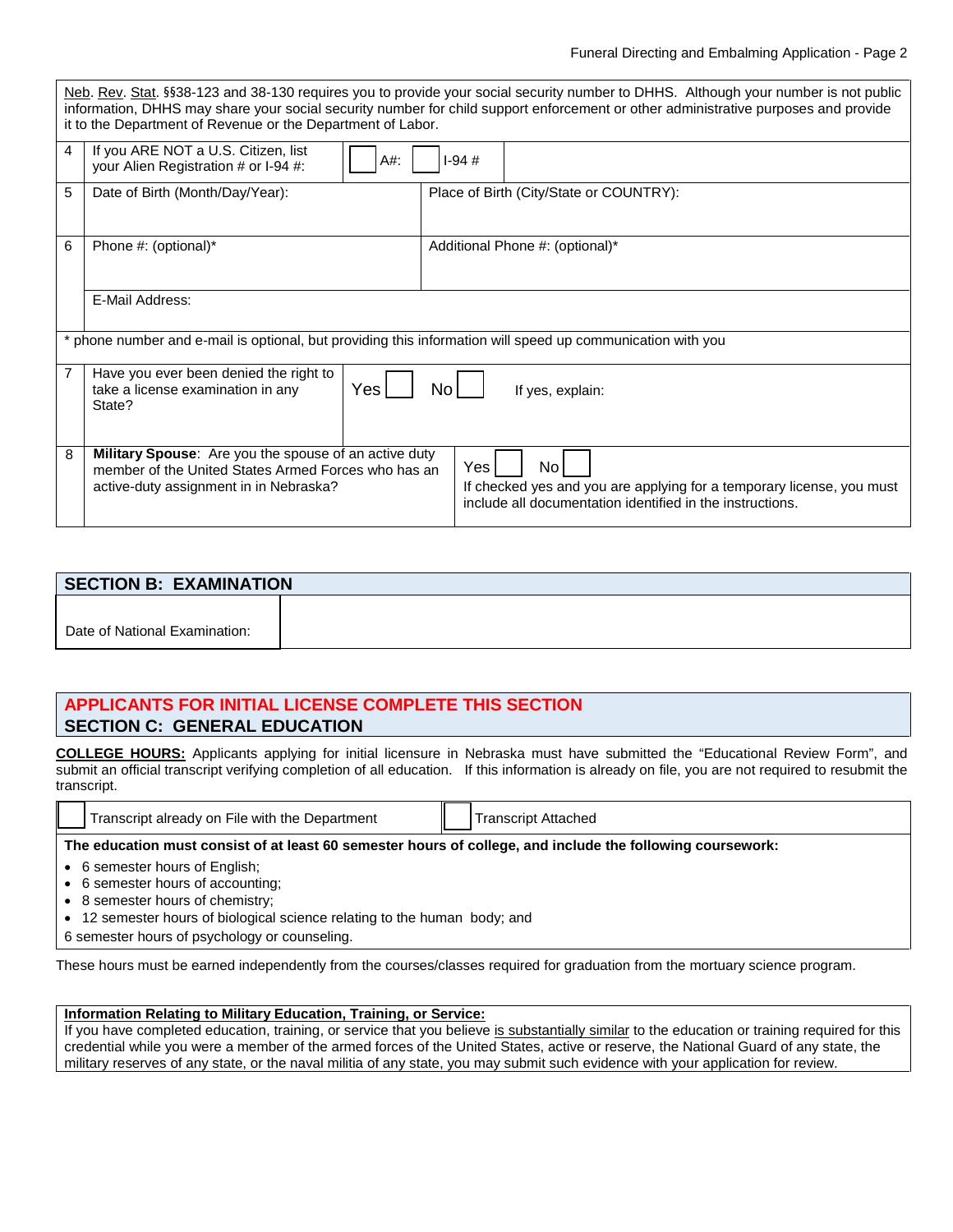| <b>RECIPROCITY APPLICANTS MUST COMPLETE SECTION D</b> |
|-------------------------------------------------------|
| <b>SECTION D: RECIPROCITY</b>                         |

#### **COLLEGE HOURS:**

You must have at least 60 semester hours of college credit and be earned independently from the courses/classes required for receipt of a certificate / diploma / degree in mortuary science.

| Transcript forwarded directly from the College |  | Transcript Attached |
|------------------------------------------------|--|---------------------|
|------------------------------------------------|--|---------------------|

• 6 semester hours of English;

- 6 semester hours of accounting;
- 8 semester hours of chemistry;
- 12 semester hours of biological science relating to the human body; and
- 6 semester hours of psychology or counseling.

Have you completed the specific coursework listed above:  $|$   $|$   $|$   $\gamma$ es  $|$   $|$   $|$  No

**If you have not completed the specific coursework areas,** you may use 5 years of licensure experience in lieu of the specific semester hour break down, **but you must still have a total of 60 semester hours of college.**

**PRACTICE INFORMATION:** Give location, address, and dates actively engaged in the practice of funeral directing and embalming.

| Name and Address:                                        | Name of Establishment: |        |                      |      |
|----------------------------------------------------------|------------------------|--------|----------------------|------|
|                                                          | Street/PO/Route:       |        |                      |      |
|                                                          | City:                  | State: |                      | Zip: |
| Dates Employed as a<br>funeral director and<br>embalmer: | From (month/day/year): |        | To (month/day/year): |      |

continuing education within the previous 24 months immediately prior to this application.

| Have you completed these hours? |  | <b>IYes</b> |  | l No |
|---------------------------------|--|-------------|--|------|
|---------------------------------|--|-------------|--|------|

#### **Information Relating to Military Education, Training, or Service:**

If you have completed education, training, or service that you believe is substantially similar to the education or training required for this credential while you were a member of the armed forces of the United States, active or reserve, the National Guard of any state, the military reserves of any state, or the naval militia of any state, you may submit such evidence with your application for review.

# **SECTION E: MORTUARY SCIENCE PROGRAM**

### **MORTUARY SCIENCE PROGRAM**

All applicants must complete this section and submit an Official transcript of graduation from an accredited School of Mortuary Science. **NOTE**: If your official transcript is on file with our Department, you are not required to submit another transcript.

| <b>INSTITUTION</b>  | Name:            |        |      |
|---------------------|------------------|--------|------|
| Name and Address:   |                  |        |      |
|                     | Street/PO/Route: |        |      |
|                     |                  |        |      |
|                     | City:            | State: | Zip: |
|                     |                  |        |      |
| Date of Graduation: |                  |        |      |
|                     |                  |        |      |

#### **Information Relating to Military Education, Training, or Service:**

If you have completed education, training, or service that you believe is substantially similar to the education or training required for this credential while you were a member of the armed forces of the United States, active or reserve, the National Guard of any state, the military reserves of any state, or the naval militia of any state, you may submit such evidence with your application for review.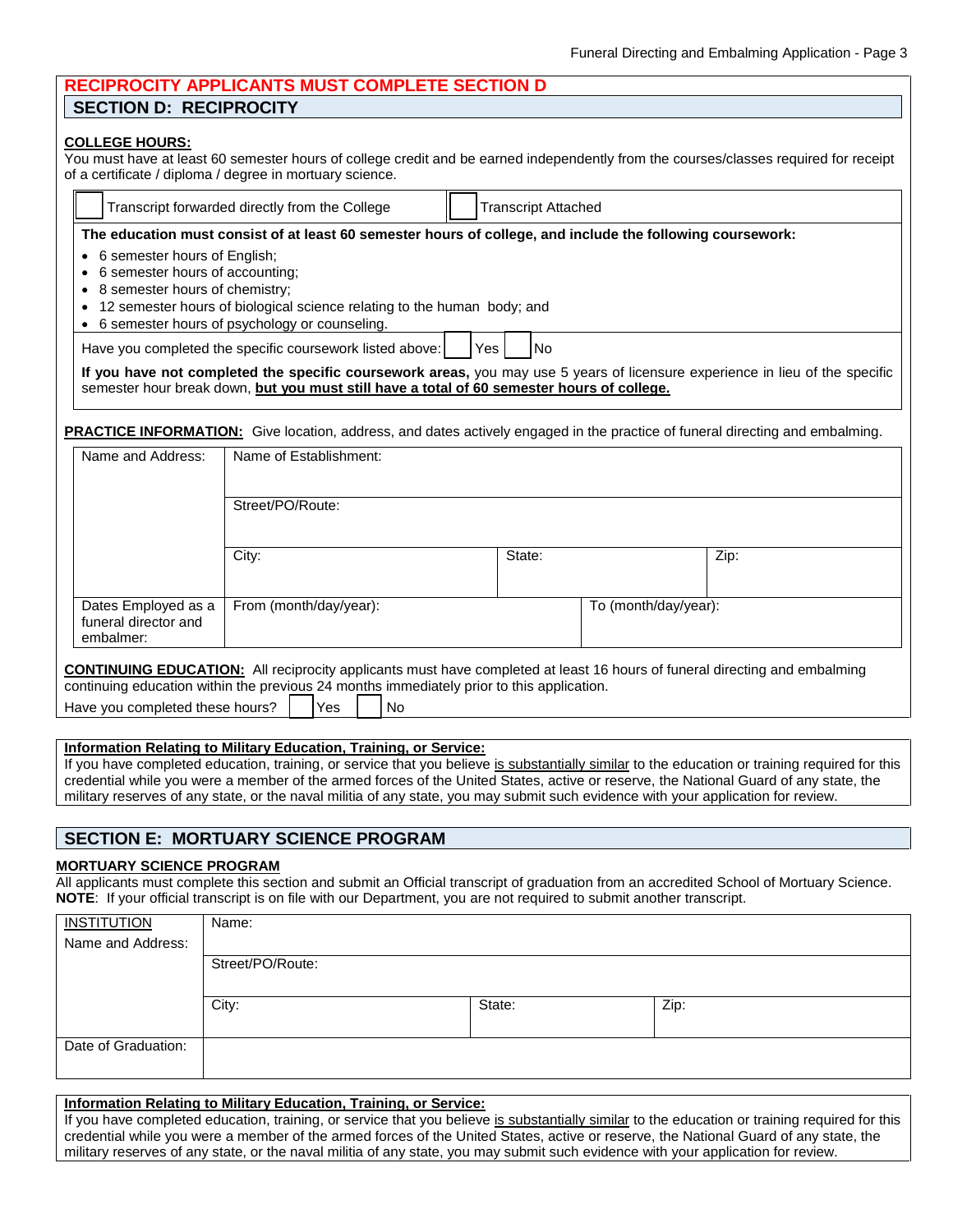# **SECTION G: APPRENTICESHIP**

You must submit:

- Attachment 1 to verify completion of 12 months of apprenticeship.
- Attachment 2 (or have previously submitted), documenting case reports evidencing completion of at least 25 arterially embalmed bodies.
- Attachment 3, an affidavit of completion of at least 25 funeral assists.

### **NOTE:**

**Reciprocity applicants who have at least 1 year of practice following licensure in another state** are not required to complete these Attachments or provides dates of apprenticeship.

## **Dates of 12 Month (FULL) Apprenticeship:**

| From: (month/day/year) | To: (month/day/year) |
|------------------------|----------------------|
|                        |                      |
|                        |                      |

# **Dates of 6 Month (SPLIT) Apprenticeship:**

| 1 <sup>st</sup> 6 months | From: (month/day/year)                  | To: (month/day/year) |
|--------------------------|-----------------------------------------|----------------------|
|                          | Final 6 months   From: (month/day/year) | To: (month/day/year) |

## **SECTION H: CONVICTION AND LICENSURE INFORMATION**

Failure to list any conviction(s) or disciplinary action(s), regardless of when the action occurred, could result in disciplinary action.

**CONVICTION INFORMATION: You must list ALL** misdemeanor or felony convictions (regardless of when they occurred).

| Have you <b>EVER</b> been<br>convicted of a<br>misdemeanor or felony? | Name of Conviction | Date of Action | Name of Court Taking<br>Action |
|-----------------------------------------------------------------------|--------------------|----------------|--------------------------------|
| No  <br>Yes                                                           |                    |                |                                |
|                                                                       |                    |                |                                |
|                                                                       |                    |                |                                |
|                                                                       |                    |                |                                |
|                                                                       |                    |                |                                |
|                                                                       |                    |                |                                |

| The following provides SOME examples of convictions; this is NOT a complete list |                                               |  |  |  |  |
|----------------------------------------------------------------------------------|-----------------------------------------------|--|--|--|--|
| • MIP/ Tobacco Use by Minor                                                      | • Driving under Suspension / Revocation       |  |  |  |  |
| $\bullet$ DUI/DWI                                                                | • License Vehicle without Liability Insurance |  |  |  |  |
| • Controlled Substance                                                           | • Fail to Appear in Court                     |  |  |  |  |
| • Open Container                                                                 | • False Information or Reporting              |  |  |  |  |
| • Shoplifting / Theft / Burglary                                                 | • Leave the Scene of an Accident              |  |  |  |  |
| • Unauthorized use of a Financial Transaction                                    | • Operator not Carrying License               |  |  |  |  |
| • Disturbing the Peace                                                           | • Unlawful Display of Plates/Renewal tabs     |  |  |  |  |
| • Assault / Prostitution                                                         | • Park Rule Violation / Curfew Violation      |  |  |  |  |
| • Disorderly Conduct / Disorderly House                                          | • Dog at Large / Fail to Vaccinate Animal     |  |  |  |  |
| • Reckless Driving                                                               | • Littering / Fireworks / Bad Check           |  |  |  |  |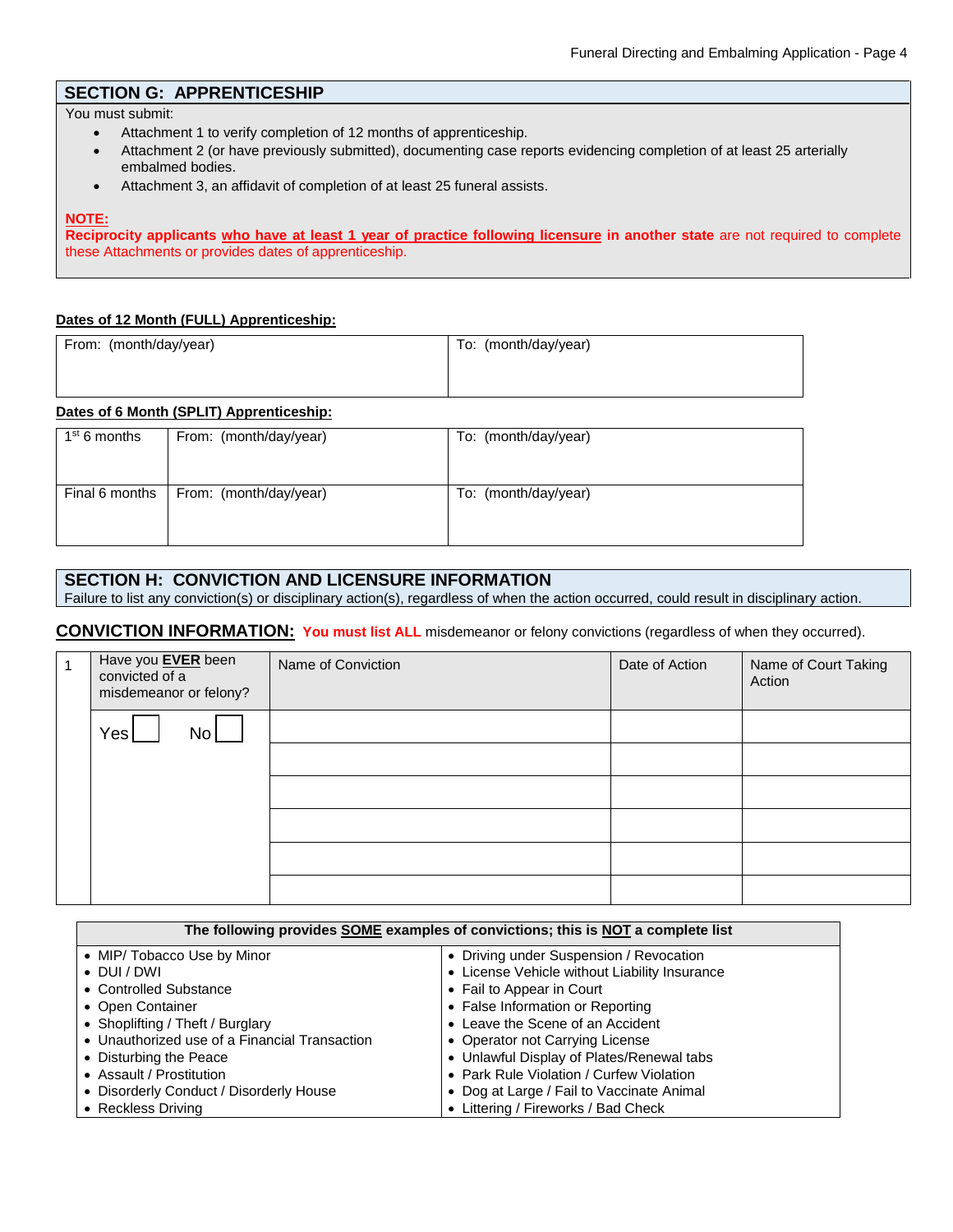**LICENSE INFORMATION:** The following questions relate to a license that you currently hold or have held (such as nursing, EMT, counseling, etc.) in a state **other** than Nebraska.

| 2 | Do you hold or have you held a license in any<br>other state(s)?                                                                                      | If yes, what state(s)? | What type of license? |                             |
|---|-------------------------------------------------------------------------------------------------------------------------------------------------------|------------------------|-----------------------|-----------------------------|
|   | N <sub>0</sub><br>Yes                                                                                                                                 |                        |                       |                             |
|   |                                                                                                                                                       |                        |                       |                             |
|   |                                                                                                                                                       |                        |                       |                             |
|   | If YES, has your license ever been denied,<br>refused renewal, limited, suspended, revoked<br>or had other disciplinary measures taken<br>against it? | Type of Action         | Date of Action        | Name of State Taking Action |
|   | Yes<br>No.                                                                                                                                            |                        |                       |                             |

| <b>SECTION I: PRACTICE PRIOR TO CREDENTIAL</b><br>If you practice prior to your License being issued, you are subject to assessment of an Administrative Penalty of \$10 per day up to<br>\$1,000, or such other action as provided in the statutes and regulations governing the credential. |       |              |  |  |  |  |  |
|-----------------------------------------------------------------------------------------------------------------------------------------------------------------------------------------------------------------------------------------------------------------------------------------------|-------|--------------|--|--|--|--|--|
| No Have you practiced funeral directing and/or embalming in Nebraska without a license, apprentice license or as a<br>Yes.<br>student before submitting this application?                                                                                                                     |       |              |  |  |  |  |  |
| Number of days:<br>If yes, what are the actual number of days you<br>practiced in Nebraska without a Nebraska license and                                                                                                                                                                     |       |              |  |  |  |  |  |
| what is the business name, location and telephone<br>Name of Business:<br>number of the practice:                                                                                                                                                                                             |       |              |  |  |  |  |  |
|                                                                                                                                                                                                                                                                                               | City: | Telephone #: |  |  |  |  |  |

| <b>SECTION J: ATTESTATION</b>                                                                                                                                                                                                                                        |
|----------------------------------------------------------------------------------------------------------------------------------------------------------------------------------------------------------------------------------------------------------------------|
| For the purpose of meeting Neb. Rev. Stat. §§4-108 through 4-114 and 38-129 (check ONE of the boxes below): I attest that:                                                                                                                                           |
| I am a citizen of the United States.                                                                                                                                                                                                                                 |
| I am NOT a citizen of the United States. I am a qualified alien under the federal Immigration and Nationality Act, or a<br>non-immigrant lawfully present in the United States, with documentation such as a permanent resident card, I-94<br>document, asylum, etc. |
| I am <b>NOT</b> a citizen of the United States. I have an unexpired Employment Authorization Document (EAD) and<br>documentation listed under the Federal REAL ID act, such as DACA, pending asylum, pending refugee, etc.                                           |
| I am NOT a citizen of the United States, a nonimmigrant, nor a qualified alien under the Federal                                                                                                                                                                     |
| Immigration and Nationality Act.                                                                                                                                                                                                                                     |
| I further attest that:                                                                                                                                                                                                                                               |
| I have read the application or have had the application read to me; and<br>1.<br>I am of good character and all statements on this application are true and complete.<br>2.                                                                                          |
| <b>Print Name:</b> Print Name:                                                                                                                                                                                                                                       |
| Signature: Signature:<br>Date: the contract of the contract of the contract of the contract of the contract of the contract of the contract of the contract of the contract of the contract of the contract of the contract of the contract of the cont              |

**MILITARY**: To view licensing services available to members of the military and their spouses, visit our website at https[://dhhs.ne.gov/licensure/Pages/Professions-and-Occupations.aspx](https://dhhs.ne.gov/licensure/Pages/Professions-and-Occupations.aspx)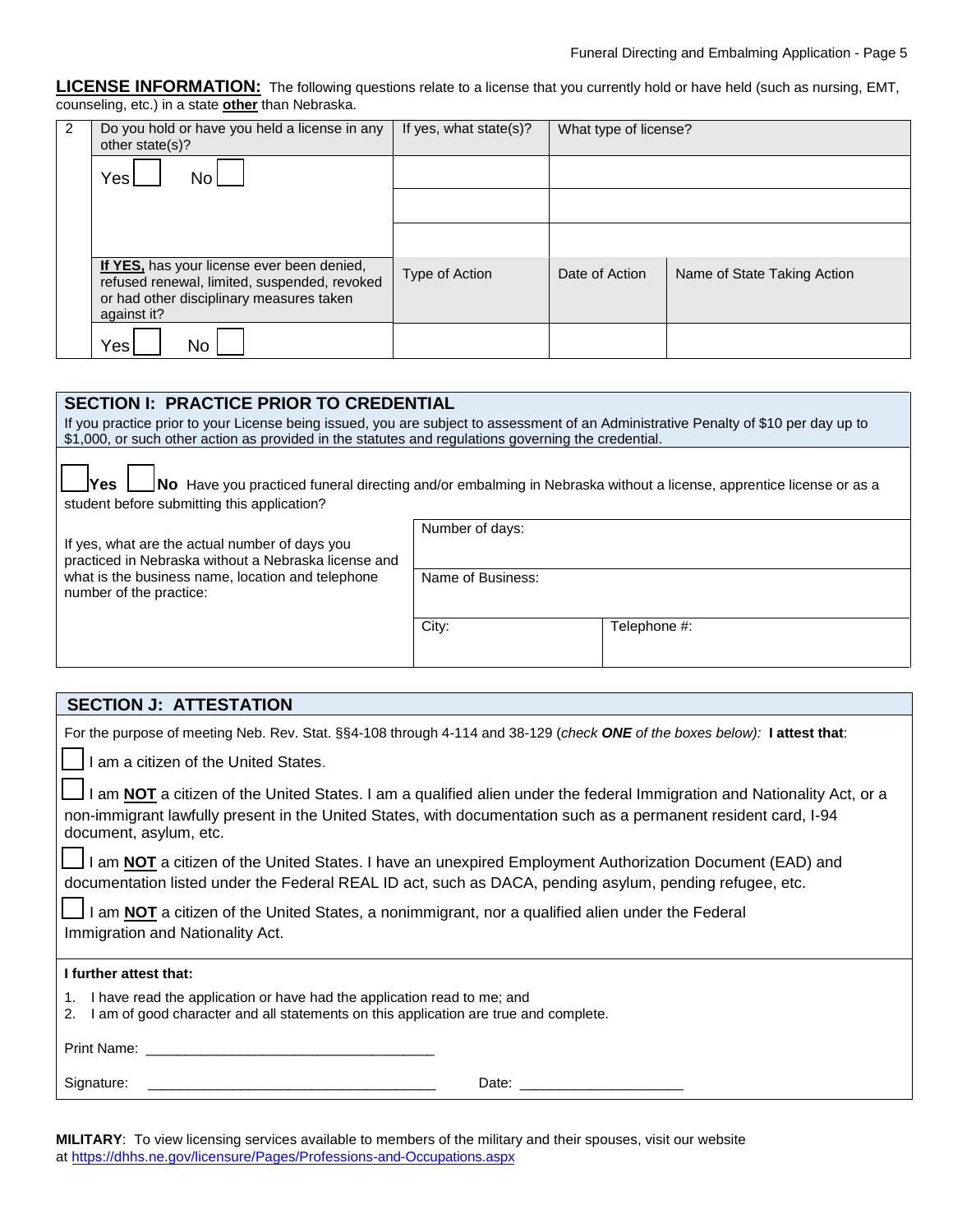

Good Life, Great Mission.

DEPT. OF HEALTH AND HUMAN SERVICES

Licensure Unit P.O. Box 94986 Lincoln, Nebraska 68509-4986

**NOTE: Reciprocity Applicants** applying for a license in Nebraska based on a license in another state are **not** required to complete this form.

# **AFFIDAVIT OF APPRENTICESHIP AND COMPLETION OF SUPERVISED EMBALMINGS**

|    | <b>SECTION A: PERSONAL INFORMATION</b>              |                        |            |                      |            |  |  |  |
|----|-----------------------------------------------------|------------------------|------------|----------------------|------------|--|--|--|
| 1. | Apprentice<br>Name:                                 | First:                 | Middle/MI: |                      | Last:      |  |  |  |
| 2. | Funeral<br>Establishment<br>where<br>Apprenticeship | Name:                  |            |                      |            |  |  |  |
|    | was completed:                                      | Street/PO/Route:       |            |                      |            |  |  |  |
|    |                                                     | City:                  | State:     |                      | Zip:       |  |  |  |
| 3. | Dates of<br>Apprenticeship:                         | From: (month/day/year) |            | To: (month/day/year) |            |  |  |  |
| 4. | Name of<br>Supervisor:                              | First:                 | Last:      |                      | License #: |  |  |  |

# **SECTION B: ATTESTATION**

#### *Supervisor must complete this section*

I am the person referred to on this form as supervisor and that the statements herein are true and complete. I further verify that the attached case reports (Attachment 2) for arterially embalmed bodies were completed by the above named apprentice, under my direct supervision.

(Signature of Supervisor)

\_\_\_\_\_\_\_\_\_\_\_\_\_\_\_\_\_\_\_\_\_\_\_\_\_\_\_\_\_ date

## **Apprentice must complete this section**

I am the person referred to on this form as an apprentice and that the statements herein are true and complete. I further verify that the attached case reports for arterially embalmed bodies, and the attached affidavit of completion of 25 funeral assists were verified by the above named supervisor, and completed by me under his/her supervision by direct oversight.

(Signature of Apprentice)

\_\_\_\_\_\_\_\_\_\_\_\_\_\_\_\_\_\_\_\_\_\_\_\_\_\_\_\_ date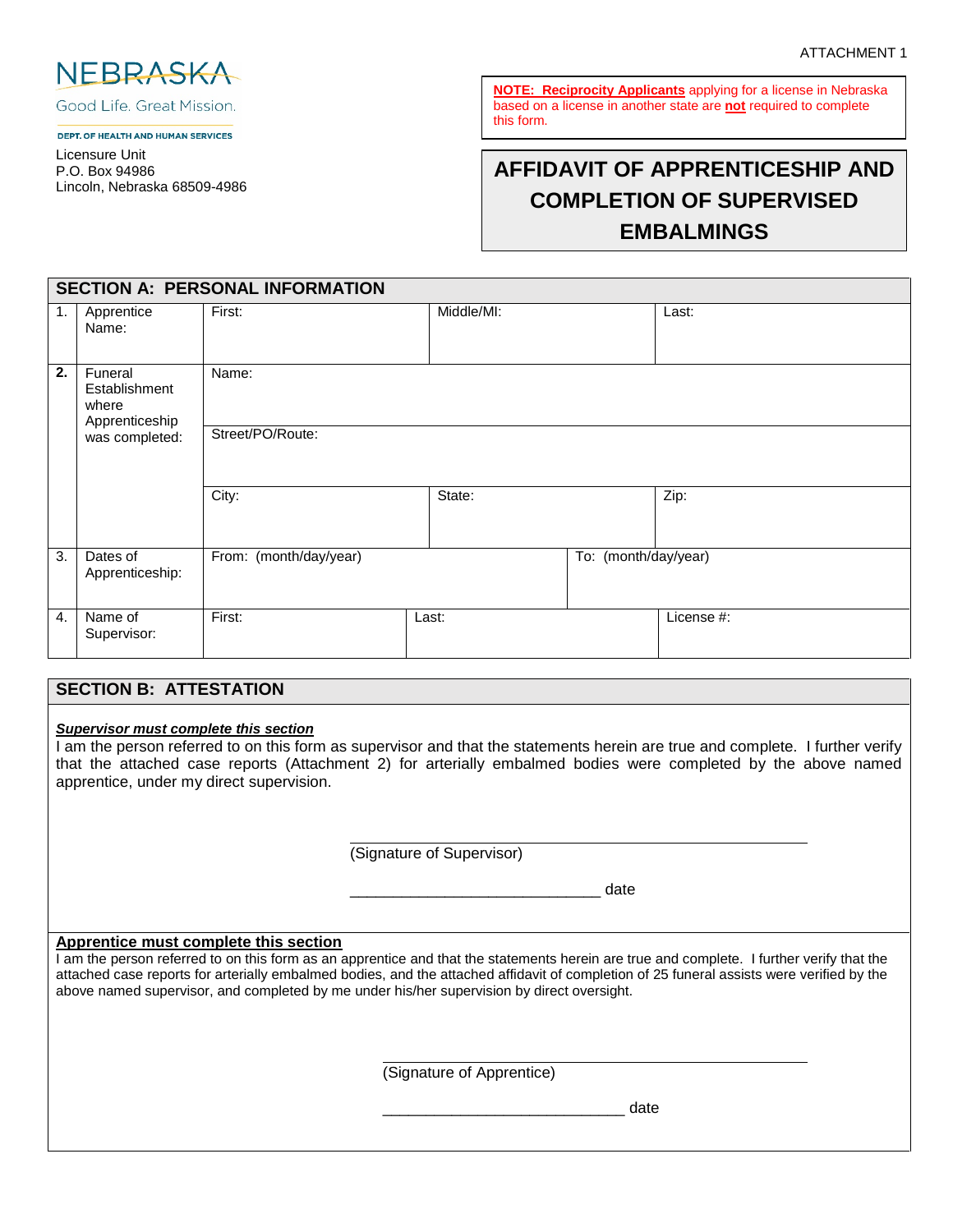

Good Life. Great Mission.

#### DEPT. OF HEALTH AND HUMAN SERVICES Licensure Unit P.O. Box 94986 Lincoln, Nebraska 68509-4986

**NOTE: Reciprocity Applicants** applying for a license in Nebraska based on a license in another state are **not** required to complete this form.

# **REPORT OF ARTERIALLY EMBALMED BODY FUNERAL DIRECTING AND EMBALMING**

**Apprentices are required to complete 25 arterially embalmed bodies**

| Apprentice Name:                                                                                      | First:                     |             | Middle/MI:       |                 | Last:                                    |             |  |  |  |
|-------------------------------------------------------------------------------------------------------|----------------------------|-------------|------------------|-----------------|------------------------------------------|-------------|--|--|--|
|                                                                                                       |                            |             |                  |                 |                                          |             |  |  |  |
| <b>Funeral Establishment</b>                                                                          |                            |             |                  |                 |                                          |             |  |  |  |
| Name:                                                                                                 |                            |             |                  |                 |                                          |             |  |  |  |
| <b>Establishment Address:</b>                                                                         | Street/PO/Route:           |             |                  |                 |                                          |             |  |  |  |
|                                                                                                       |                            |             |                  |                 |                                          |             |  |  |  |
|                                                                                                       | City:                      |             | State:           |                 | Zip:                                     |             |  |  |  |
|                                                                                                       |                            |             |                  |                 |                                          |             |  |  |  |
|                                                                                                       |                            |             |                  |                 |                                          |             |  |  |  |
| <b>SECTION B: EMBALMING INFORMATION</b>                                                               |                            |             |                  |                 |                                          |             |  |  |  |
| Name of Deceased:                                                                                     |                            |             | Age:             | Male:           | Female:                                  | Infant:     |  |  |  |
|                                                                                                       |                            |             |                  | □               | П                                        | П           |  |  |  |
| Cause of Death:                                                                                       |                            |             |                  |                 | Natural:                                 | Accidental: |  |  |  |
|                                                                                                       |                            |             |                  |                 | $\Box$                                   | $\Box$      |  |  |  |
| Condition of Body:                                                                                    | $\Box$ Fair<br>$\Box$ Good | $\Box$ Poor | $\Box$ Mangled   |                 | Was the body shown: $\Box$ yes $\Box$ no |             |  |  |  |
| If an Autopsy was performed, was Autopsy: $\square$ Complete                                          |                            |             | $\Box$ Abdominal | $\Box$ Thoracic | $\Box$ Cranial                           |             |  |  |  |
| If death was due to contagion, how did you prepare the body for removal to the funeral establishment: |                            |             |                  |                 |                                          |             |  |  |  |
|                                                                                                       |                            |             |                  |                 |                                          |             |  |  |  |
| How much actual time was spent on preparation of this body:                                           |                            |             |                  |                 |                                          |             |  |  |  |
|                                                                                                       |                            |             |                  |                 |                                          |             |  |  |  |
|                                                                                                       |                            |             |                  |                 |                                          |             |  |  |  |
| Which artery(s) did you raise:                                                                        |                            |             |                  |                 |                                          |             |  |  |  |
| Which vein(s) did you raise:                                                                          |                            |             |                  |                 |                                          |             |  |  |  |
|                                                                                                       |                            |             |                  |                 |                                          |             |  |  |  |
|                                                                                                       |                            |             |                  |                 |                                          |             |  |  |  |
| Check all services below that you completed for this embalming; date embalming completed:             |                            |             |                  |                 |                                          |             |  |  |  |

| Hansported the deceased body                                             |  | Dallieu liie Duuy     |  | <b>DIMILIPULE LIGHT</b>   |  |  |
|--------------------------------------------------------------------------|--|-----------------------|--|---------------------------|--|--|
| Did cavity work                                                          |  | If male, shaved him   |  | Posed the body            |  |  |
| Manicured the finger nails                                               |  | Dressed the body      |  | Closed the mouth and eyes |  |  |
| Did the cosmetic work                                                    |  | Placed body in casket |  | Assisted with funeral     |  |  |
| <b>SECTION C: SIGNATURES</b> (Apprentice and Supervisor must sign below) |  |                       |  |                           |  |  |

Signature of Apprentice Signature of Supervisor